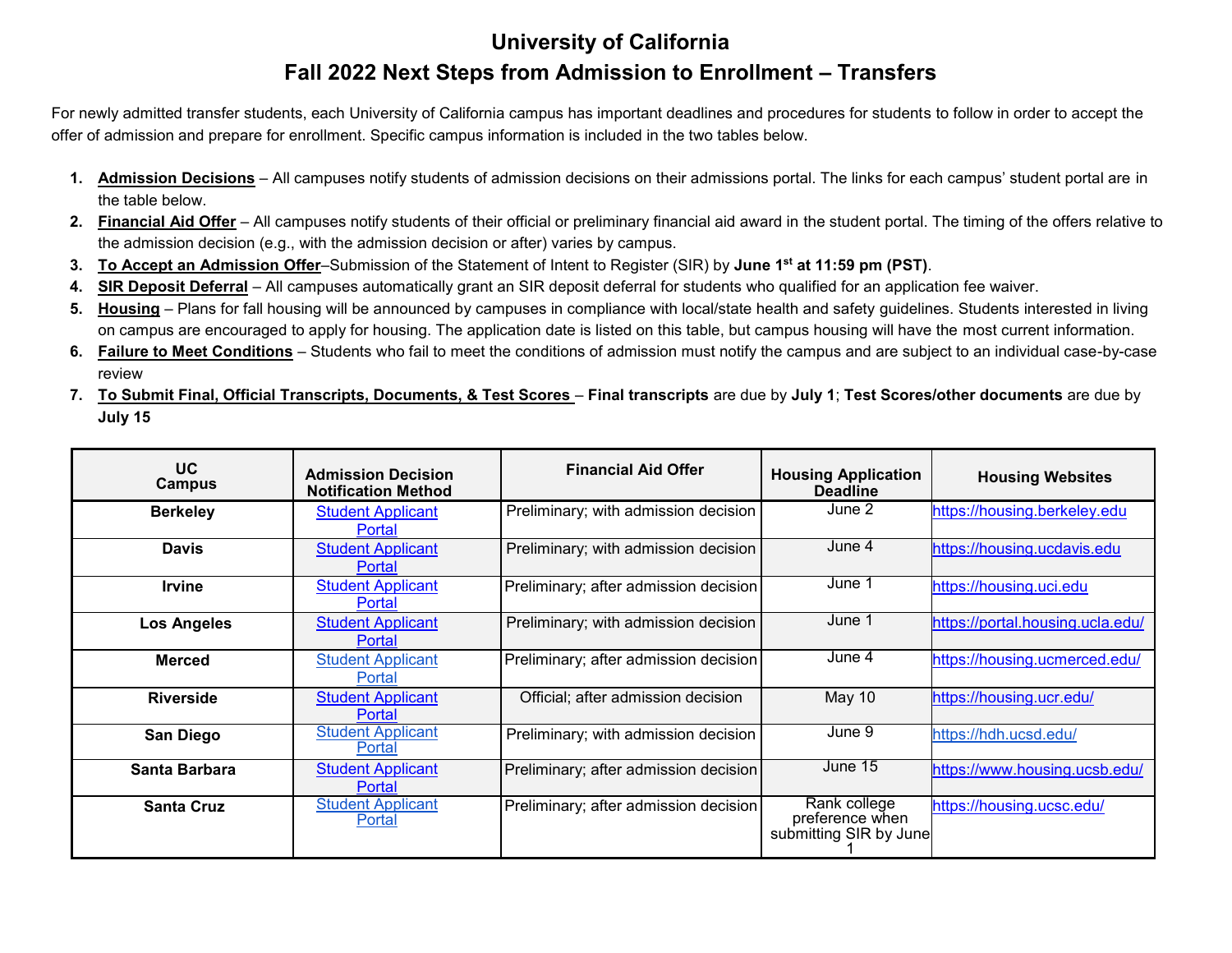| <b>Campus</b>         | <b>High School</b><br><b>Transcript</b><br><b>Required?</b>                                         | <b>Missing Official</b><br><b>Documents</b><br><b>Notification</b> | <b>Conditions/</b><br><b>Provisions Not</b><br><b>Met: What to Do</b><br><b>Next</b> | <b>Summer</b><br><b>Orientation</b><br>Program               | <b>Summer Program for</b><br><b>New Transfer Admits</b>                                                                                         | <b>Credit</b><br>evaluation/<br>degree audit<br>report prior to<br>enrollment?                                   |
|-----------------------|-----------------------------------------------------------------------------------------------------|--------------------------------------------------------------------|--------------------------------------------------------------------------------------|--------------------------------------------------------------|-------------------------------------------------------------------------------------------------------------------------------------------------|------------------------------------------------------------------------------------------------------------------|
| <b>Berkeley</b>       | No, unless requested<br>by Undergraduate<br>Admissions                                              | <b>Email and Student</b><br><b>Applicant Portal</b>                | Complete form on<br><b>Student Applicant</b><br>Portal                               | Mandatory<br><b>Golden Bear</b><br><b>Orientation</b>        | <b>Transfer Edge offered</b><br>but no summer program<br>is required. See:<br>http://summer.berkeley.<br>edu/special-<br>programs/transfer-edge | No                                                                                                               |
| <b>Davis</b>          | No, required for less<br>than junior-standing<br>admits                                             | <b>Student Applicant</b><br>Portal                                 | Notify on Student<br><b>Applicant Portal</b>                                         | Mandatory<br>https://orientation.ucda<br>vis.edu             | Yes<br>summer-<br>sessions.ucdavis.edu/                                                                                                         | Yes                                                                                                              |
| <b>Irvine</b>         | No, unless needed to<br>satisfy American History<br>& Institutions (AH&I)<br>graduation requirement | <b>Email and Student</b><br><b>Applicant Portal</b>                | Notify on Student<br><b>Applicant Portal</b>                                         | Highly recommended<br>http://orientation.uci.e<br>du         | Yes<br>http://summer.uci.edu                                                                                                                    | Yes, for all who<br>attend an<br>academic<br>advising<br>session.                                                |
| Los<br><b>Angeles</b> | No, unless needed to<br>satisfy American History<br>& Institutions (AH&I)<br>graduation requirement | <b>Email and Student</b><br><b>Applicant Portal</b>                | Notify on Student<br><b>Applicant Portal</b>                                         | <b>Highly recommended</b><br>http://newstudents.u<br>cla.edu | Yes<br>http://summer.ucla.edu                                                                                                                   | Yes, upon<br>receipt of official<br>transcripts, for all<br>who attend a<br>scheduled<br>orientation<br>Program. |